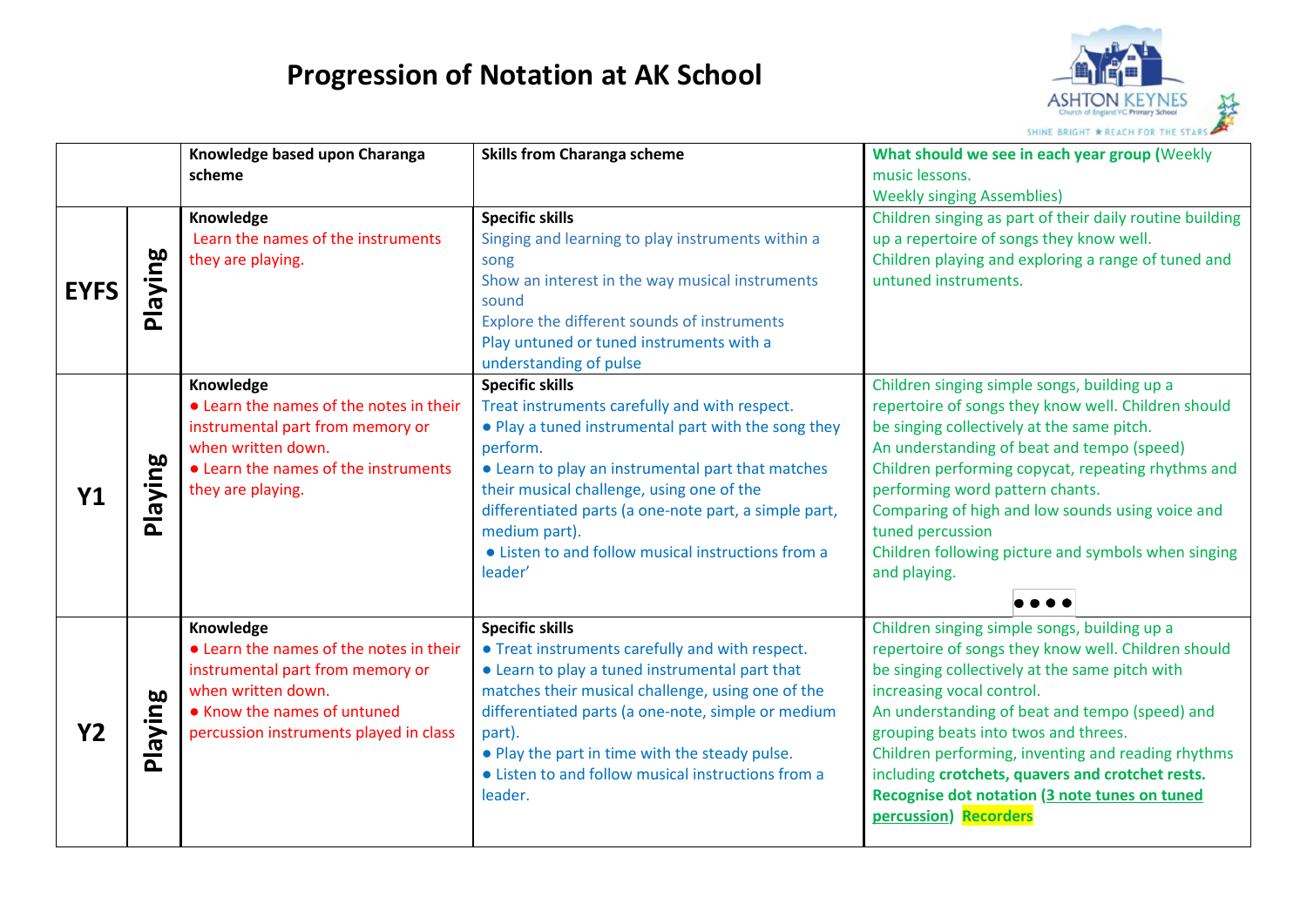

| <b>Y3</b> | Playing Instruments | Knowledge<br>To know and be able to talk about the<br>instruments used in class (a<br>glockenspiel, a recorder)                                                                                                                      | <b>Specific skills</b><br>• To treat instruments carefully and with respect.<br>. Play any one, or all of four, differentiated parts on a<br>tuned instrument - a one-note, simple or medium<br>part or the melody of the song) from memory or<br>using notation.<br>• To rehearse and perform their part within the<br>context of the Unit song.<br>• To listen to and follow musical instructions from a<br>leader.                                                                                                         | Children singing a widening range of unison songs of<br>varying styles and structures.<br>An understanding of beat and changing tempos.<br>Children<br>composing<br>rhythmic<br>using known<br>notation and<br>letter<br>names using just 3 notes.<br>Children learning to play a tuned instrument<br>(Recorders) using a small range of 3 notes e.g. GAB<br>Children developing knowledge about the stave, clef<br>and dot notation showing higher and lower pitch.<br>Children understanding the differences between<br>crotchets and paired quavers.                                                                                               |
|-----------|---------------------|--------------------------------------------------------------------------------------------------------------------------------------------------------------------------------------------------------------------------------------|-------------------------------------------------------------------------------------------------------------------------------------------------------------------------------------------------------------------------------------------------------------------------------------------------------------------------------------------------------------------------------------------------------------------------------------------------------------------------------------------------------------------------------|-------------------------------------------------------------------------------------------------------------------------------------------------------------------------------------------------------------------------------------------------------------------------------------------------------------------------------------------------------------------------------------------------------------------------------------------------------------------------------------------------------------------------------------------------------------------------------------------------------------------------------------------------------|
| Y4        | Playing Instruments | Knowledge<br>To know and be able to talk about:<br>• The instruments used in class (a<br>glockenspiel, recorder or xylophone).<br>• Other instruments they might play or<br>be played in a band or orchestra or by<br>their friends. | <b>Specific skills</b><br>• To treat instruments carefully and with respect.<br>. Play any one, or all four, differentiated parts on a<br>tuned instrument - a one-note, simple or medium<br>part or the melody of the song from memory or using<br>notation.<br>• To rehearse and perform their part within the<br>context of the Unit song.<br>• To listen to and follow musical instructions from a<br>leader.<br>• To experience leading the playing by making sure<br>everyone plays in the playing section of the song. | Children singing a broad range of unison songs<br>including rounds and partner songs and some vocal<br>harmony.<br>Children composing using known rhythmic notation<br>and letter names using 5 notes (pentatonic scale)<br>Children creating rhythmic phrases using known note<br>values (minim, crotchet, crotchet rest, paired<br>quavers)<br>Children learning to play a tuned instrument<br>(Recorders/glocs/steelpans or something provided<br>by music hub) using a small range of 5 notes. E.g.<br><b>GABCD</b><br>Children performing in two or more parts.<br>Children reading and performing pitch notation using<br>a minimum of 5 notes. |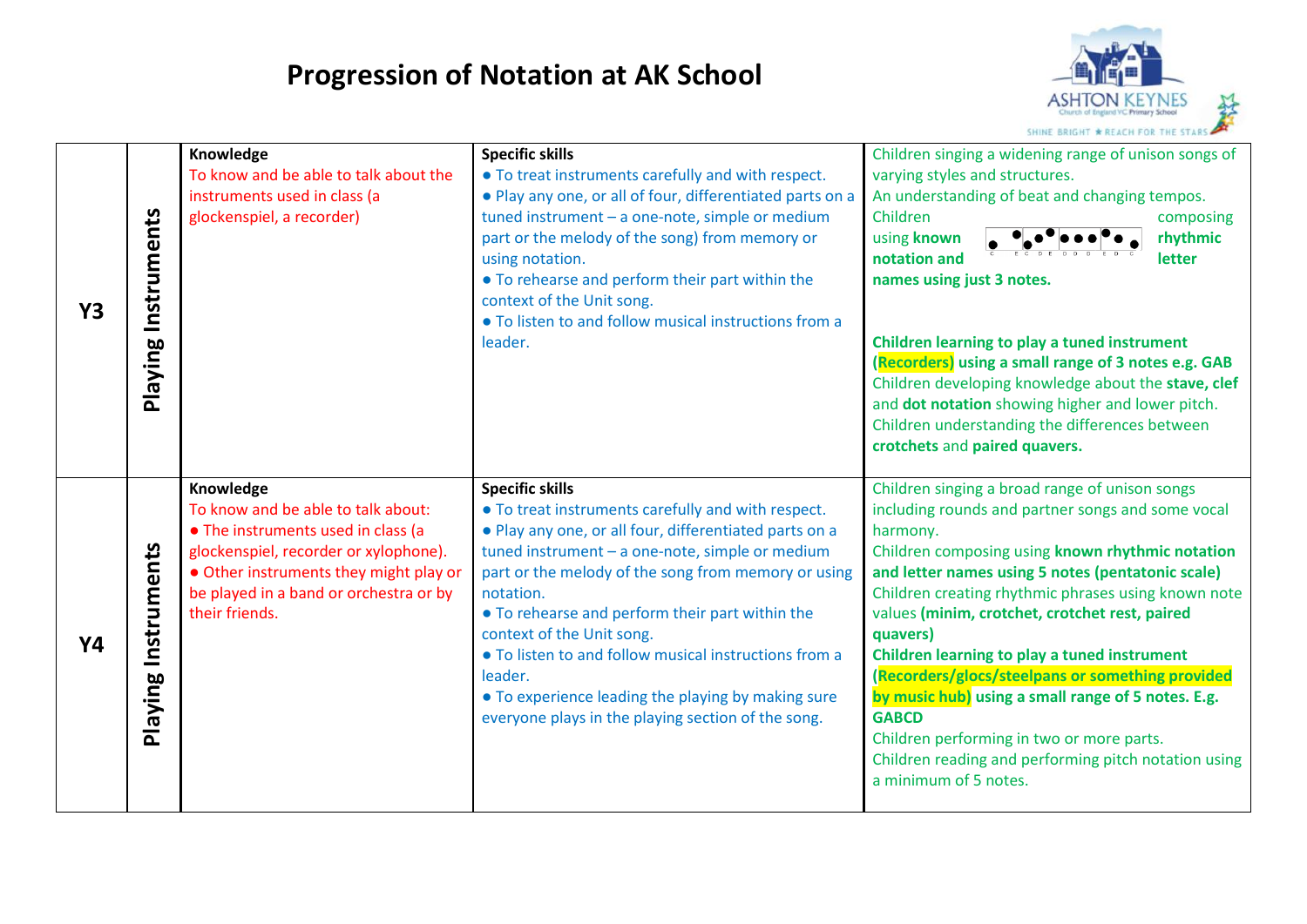

| <b>Y5</b> | Playing Instruments | Knowledge<br>To know and be able to talk about:<br>· Different ways of writing music down<br>- e.g. staff notation, symbols<br>$\bullet$ The notes C, D, E, F, G, A, B + C on the<br>treble stave<br>• The instruments they might play or<br>be played in a band or orchestra or by<br>their friends | <b>Specific skills</b><br>• Play a musical instrument with the correct<br>technique within the context of the Unit song.<br>• Select and learn an instrumental part that matches<br>their musical challenge, using one of the<br>differentiated parts - a one-note, simple or medium<br>part or the melody of the song from memory or using<br>notation.<br>• To rehearse and perform their part within the<br>context of the Unit song.<br>. To listen to and follow musical instructions from a<br>leader.<br>· To lead a rehearsal session. | Children singing a broad range of songs from an<br>extended repertoire including 3 part rounds and<br>partner songs and some vocal harmony.<br>Children composing using a major and minor<br>scales(C maj/Amin) - 8 notes and known rhythmic<br>notation.<br>Children playing melodies on tuned instruments<br>following staff notation using notes within middle C<br>$-C'$ range<br>Children developing an understanding of basic<br>triads/chords.<br>Children understanding the differences between<br>semibreves, minims, crotchets, crotchet rests,<br>paired quavers and semi quavers.<br>Children reading and performing pitch notation using<br>a minimum of 8 notes. $C - C'$ .                                                                                         |
|-----------|---------------------|------------------------------------------------------------------------------------------------------------------------------------------------------------------------------------------------------------------------------------------------------------------------------------------------------|------------------------------------------------------------------------------------------------------------------------------------------------------------------------------------------------------------------------------------------------------------------------------------------------------------------------------------------------------------------------------------------------------------------------------------------------------------------------------------------------------------------------------------------------|-----------------------------------------------------------------------------------------------------------------------------------------------------------------------------------------------------------------------------------------------------------------------------------------------------------------------------------------------------------------------------------------------------------------------------------------------------------------------------------------------------------------------------------------------------------------------------------------------------------------------------------------------------------------------------------------------------------------------------------------------------------------------------------|
| <b>Y6</b> | Playing Instruments | Knowledge<br>To know and be able to talk about:<br>• Different ways of writing music down<br>- e.g. staff notation, symbols<br>$\bullet$ The notes C, D, E, F, G, A, B + C on the<br>treble stave<br>• The instruments they might play or<br>be played in a band or orchestra or by<br>their friends | <b>Specific skills</b><br>• Play a musical instrument with the correct<br>technique within the context of the Unit song.<br>• Select and learn an instrumental part that matches<br>their musical challenge, using one of the<br>differentiated parts - a one-note, simple or medium<br>part or the melody of the song from memory or using<br>notation.<br>• To rehearse and perform their part within the<br>context of the Unit song.<br>. To listen to and follow musical instructions from a<br>leader.<br>• To lead a rehearsal session  | Children singing a broad range of songs including<br>those with syncopated rhythms, three and 4 part<br>rounds, partner songs and vocal harmony.<br>Children composing, performing, notating 8 or 16<br>beat melodic phrases.<br>Children playing melodies on tuned instruments<br>following staff notation using notes within an octave<br>range. Accompanied by a bass line or block chords.<br>Children playing together in small ensembles.<br>Children understanding the differences between<br>semibreves, minims, crotchets, , paired quavers,<br>semi quavers and their equivalent rests.<br>Children further developing the skills to read and<br>perform notation using a minimum of 8 notes. $C - C'$ .<br>Children reading and playing confidently a 4 bar<br>phrase. |